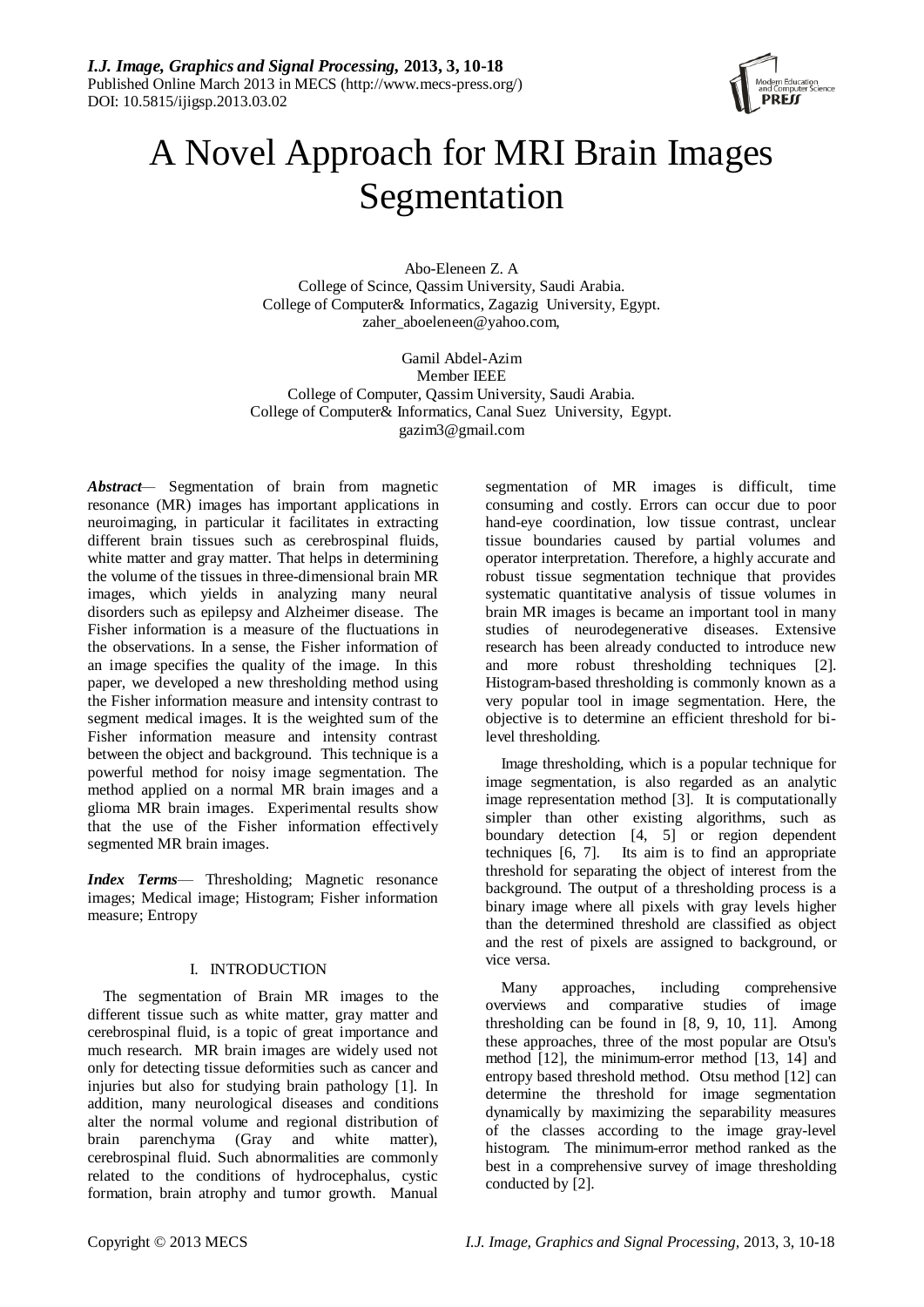Qiao et al. [15] analyzed the limitation of thresholding methods based on within-class variance for images whose background and object have very different sizes and suggested a thresholding criterion based on the convex combination of within class variance and intensity contrast between the object and background. Recently Li Z, et al. [16] introduced another improvement for thresholding based on withinclass variance and proposed a novel statistical criterion for threshold selection that takes class variance sum and variance discrepancy into account at the same time. Gamil and Abo-Eleneen proposed a thresholding method based on histogram projection by Fisher discriminate. This method is taken intensity contrast and within class variance into account at the same time [17].

Works on thresholding have utilized information theoretical approach in threshold's images. It constructs an optimization criterion based on the concept of entropy [18-20]. Sezgin and Sankur categorized the thresholding methods in six groups according to the information theory are exploiting [2]. One of these categories uses entropy as thresholding criteria. Generally these methods subdivided into entropic thresholding [21-24], cross-entropic thresholding [26] and fuzzy entropic thresholding [27].

The distribution of intensities in MR brain images is usually very complex, therefore, determining a threshold is difficult and most of the above mentioned thresholding methods fail. Mostly, thresholding method is combined with other methods [28]. The region growing method extends thresholding by combining it with connectivity. This technique needs seed for each region and has the same problem of thresholding for determining suitable threshold for homogeneity [29]. Clustering is the most popular method for medical image segmentation, with fuzzy c-means clustering and expectation– maximization algorithms being the typical methods, the applications of the expectation– maximization algorithm to brain image segmentation is reported in [30, 31]. A common disadvantage of expectation– maximization algorithms is that it is a supervised method and depends on the prior model and its parameters beside; the intensity distribution of brain images is modeled as a normal distribution, which is not the fact for noisy images. The fuzzy c-means clustering algorithm [32, 33] only considers intensity of image and in noisy images, intensity is not trustful. As a result, this algorithm does not produce a good result in noisy and in homogeneity images [32]. It has the drawback of increase in sensitivity of the membership function to noise. If MR image contains noise or is affected by artifacts, their presence can change the pixel intensities, which will result in an improper segmentation.

A second measure of disorder, besides entropy, exists which is called Fisher information measure (FI) [\[34\]](http://statintquant.net/siq/html/soqweb/soqwebli1.html#Xfisher:statistical*1). The importance of this second type of "entropy" for the mathematical form of the laws of physics [34]. The

Fisher information is a measure of the fluctuations in the observations. In a sense, the Fisher information of an image specifies the quality of the image. The images contain a certain amount of Fisher information by which the highest precision, that is, the lowest variance, with which the structure parameters from these images can be estimated is established.

In this paper, a new thresholding method using the FI measure incorporate intensity contrast to segment medical images. It is the weighted sum of the Fisher information measure and intensity contrast between the object and background of the FI measure and intensity contrast between the object and background. The intensity contrast defined as the difference in mean intensities of the background and object. In this criterion, the FI within the two classes measures the intensity homogeneity within the object and background while intensity contrast captures the intensity difference between them. This method is useful in extracting objects of interest in images especially medical ones. Tests against a variety of brain MR images where the contrast is low or there is an overlap between modes, show that objects extracted successfully. The rest of this paper organized as follows: The Fisher information measure, related measures and the proposed threshold algorithm are presented in section II, the experimental results are presented in section III and the conclusions are presented in section 4.

## II. FISHER INFORMATION MEASURE & RELATED **MEASURES**

In this section, the FI measure concept and related measures are reviewed. A new thresholding objective function and the corresponding algorithm are then proposed.

# *A. Fisher Information Measure*

In statistics and information theory, the FI measure is thought of as the amount of information that an observable random variable carries about an unobservable parameter upon which the probability distribution of X depends. The Fisher information  $F(\theta)$  can be written as [35]

$$
F(\theta) = -E\left(\frac{\partial^2 \log p(x;\theta)}{\partial \theta^2}\right) = E\left(\frac{\partial \log p(x;\theta)}{\partial \theta}\right)^2, \quad (1)
$$

where  $p(x; \theta)$  is the probability density (mass) function for the random variable X.

The FI measure has applications in finding the variance of an estimator through the Cramer–Rao inequality, which states that the mean squared error of any estimate of a deterministic parameter has a lower bound known as Cramer–Rao lower bound [36]. Specifically, an intuitive interpretation behind the Fisher information is that it serves as a quantity, which determines the information of an observation X conveys with respect to estimating the parameter  $\theta$ . Let the class of "unbiased" estimates, obeying the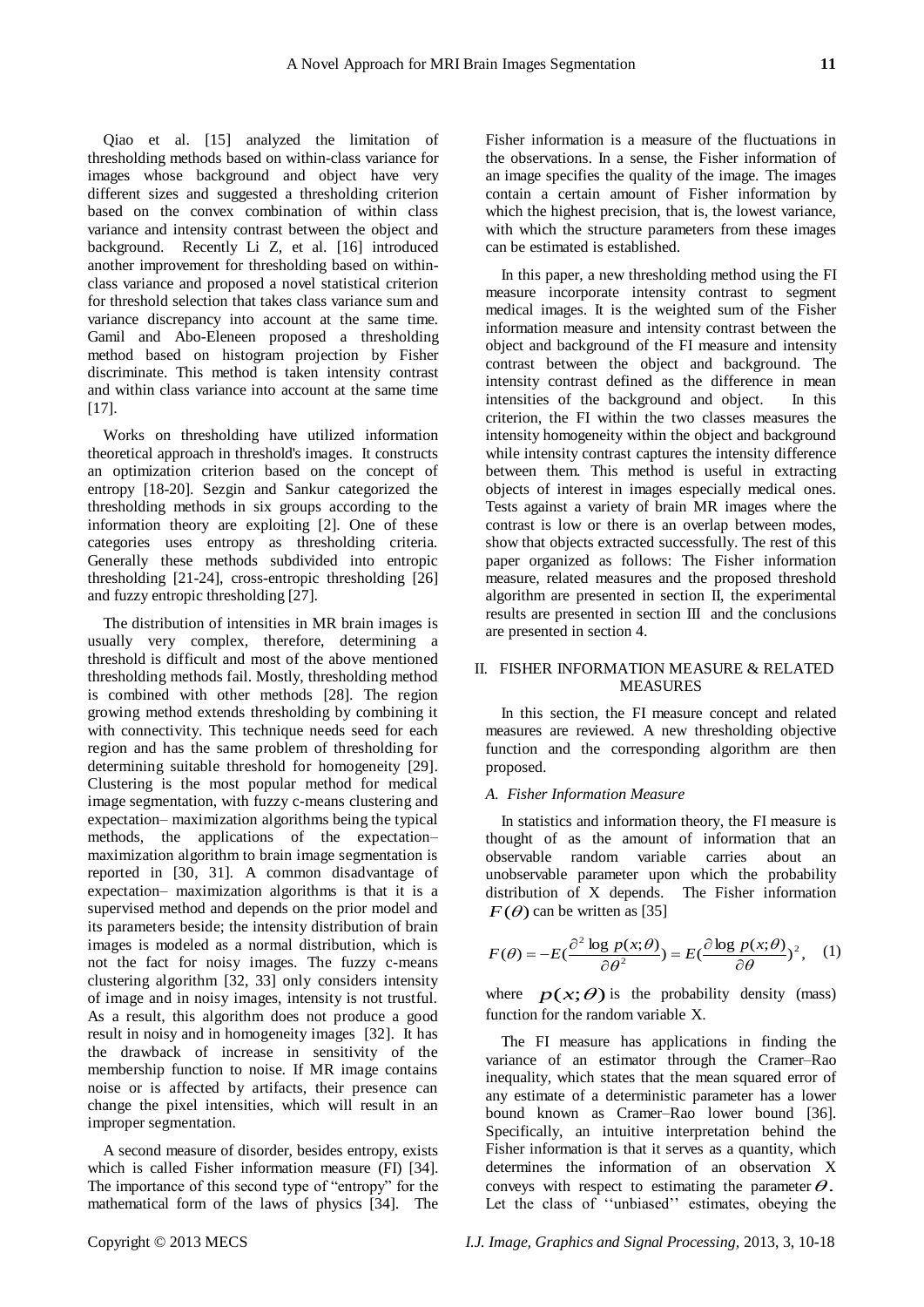variance of such than estimator  $var(\hat{\theta})$  obeys a relation [36].

$$
\operatorname{var}(\hat{\theta}) \ge \frac{1}{F(\theta)}.\tag{2}
$$

The special case of translation families deserves special mention. These are mono parametric families of distribution of the form  $f(x - \theta)$  which are known up to the shift parameter  $\theta$  All members of the family possess identical shape, and here FI measure adopts the appearance

$$
I = \int (\frac{d \log f(x)}{dx})^2 f dx = -\int \frac{d^2 \log f(x)}{dx^2} f(x) dx.
$$
 (3)

This form of FI measure constitute the main ingredient of a powerful variational principal devised by Frieden [28], that gives rise to a substantial portion of the physics. In the consideration that follow we shall restrict ourselves to the form (3) of Fisher information measure.

# *B. Fisher Information Measure Versus Global Measures*

Let X be a physical system that takes on a finite or accountably infinite number N of values that are characterized by the probability density  $p_i$ ,  $i \in \mathbb{N}$  where  $p_i$  is the probability of  $x_i$  and  $x_i \in (a, b) \subseteq \Re$ , is assumed to be normalized to unity so that  $\sum_{i=1}^{N}$  $\sum_{i=1}^{N} p_i$ . In this case, X can be specified by a probability vector,  $P = \{p_1, p_2, ..., p_N\}$ . Its distribution over the interval (a; b) can be studied by using the following complementary spreading and information-theoretic measures: the FI measure [34] and the Shannon entropy [37]. The FI measure [34, 38, 39] and the Shannon entropy [36] of X are defined by the following respectively.

$$
I(X) = \sum_{i} \frac{(p(x_{i+1}) - p(x_i))^2}{p(x_i)},
$$
 (4)

which follows from a suitable discretization of (2) and

$$
H(X) = -\sum_{i} p(x_i) \log p(x_i). \tag{5}
$$

These two quantities, which have a qualitatively different character, quantitatively measure the spreading of the random variable X in different and complementary ways. Shannon entropy H(X) uses uncertainty as a measure to describe the information that is contained in X. The sum in Eq. (5) can be taken in any order. Graphically, this scenario means that, if the curve  $p(x_n)$  undergoes a rearrangement of its points  $(x_n, p(x_n))$ , although the shape of the curve will drastically change the value of H remains constant. H is then said to be a global measure of the behavior

of  $p(x_n)$  tails is not relevant, of course, when the tails fall of exponentially, which is the case for Gaussian or quasi-Gaussian distributions.

In contrast the Shannon entropy, the FI measure is very sensitive to the difference in the density at adjacent points of the variable. Indeed, when the density  $p(x_n)$ undergoes a rearrangement of points  $x_n$ , although the shape of the density can change drastically the value of the entropy power remains constant according to Eq. (5), however the local slope values  $p(x_{n+1}) - p(x_n)$  change drastically and thus, the sum in Eq. (4), which defines the Fisher information, will also change substantially [34, 39].

The preceding discussion implies that the analytical properties of the Shannon entropy and the FI measures are quite different. Thus, whereas Shannon entropy is a global measure of smoothness in  $p(x)$ , FI is a local measure. Hence, when extremized through the variation of  $p(x)$ , Fisher's form gives a differential equation whereas Shannon's form always gives directly the same form of solution, an exponential function [34]. Therefore, if one of the two measures Shannon entropy (global) or FI (local) is to be used in a variation principle in order to derive the physical law  $p(x)$ describing a general scenario, a preference is given to the local measure, FI [34, 36]. For different applications of FI measure and more comparisons between the FI measure and information-theoretic measures we refer the reader to the book by Frieden [34].

### *C. The Proposed Threshold Algorithm*

Let I denote a gray-scale image with L gray levels  $[0,1,...,L-1]$ . The number of pixels with Evel **i**  $\vec{i}$  is denoted by  $n_i$  and the total number of gray level  $\vec{i}$  is denoted by  $n_i$  and the total number of pixels by  $N = n_0 + n_1 + ... + n_{L-1}$ . The probability of gray level  $\boldsymbol{i}$  appeared in the image is defined as:

$$
p_i = \frac{n_i}{N}, \quad p_i \ge 0, \quad \sum_{i=0}^{L-1} p_i = 1.
$$

Suppose the pixels in the image are divided into two classes  $\overrightarrow{A}$  and  $\overrightarrow{B}$  by a gray level, t.  $\overrightarrow{A}$  is the set of pixels with levels  $[0,1,...,t]$ , and the rest of pixels belong to  $\hat{B}$ .  $\hat{A}$  and  $\hat{B}$  normally correspond to the object class and the back ground one, or vice versa. Then the probabilities of the two classes are given by

$$
P_A = \frac{p_1}{w_1}, \frac{p_2}{w_1}, \dots, \frac{p_t}{w_1},
$$
  

$$
P_B = \frac{p_{t+1}}{w_2}, \frac{p_{t+2}}{w_2}, \dots, \frac{p_{L-1}}{w_2},
$$

where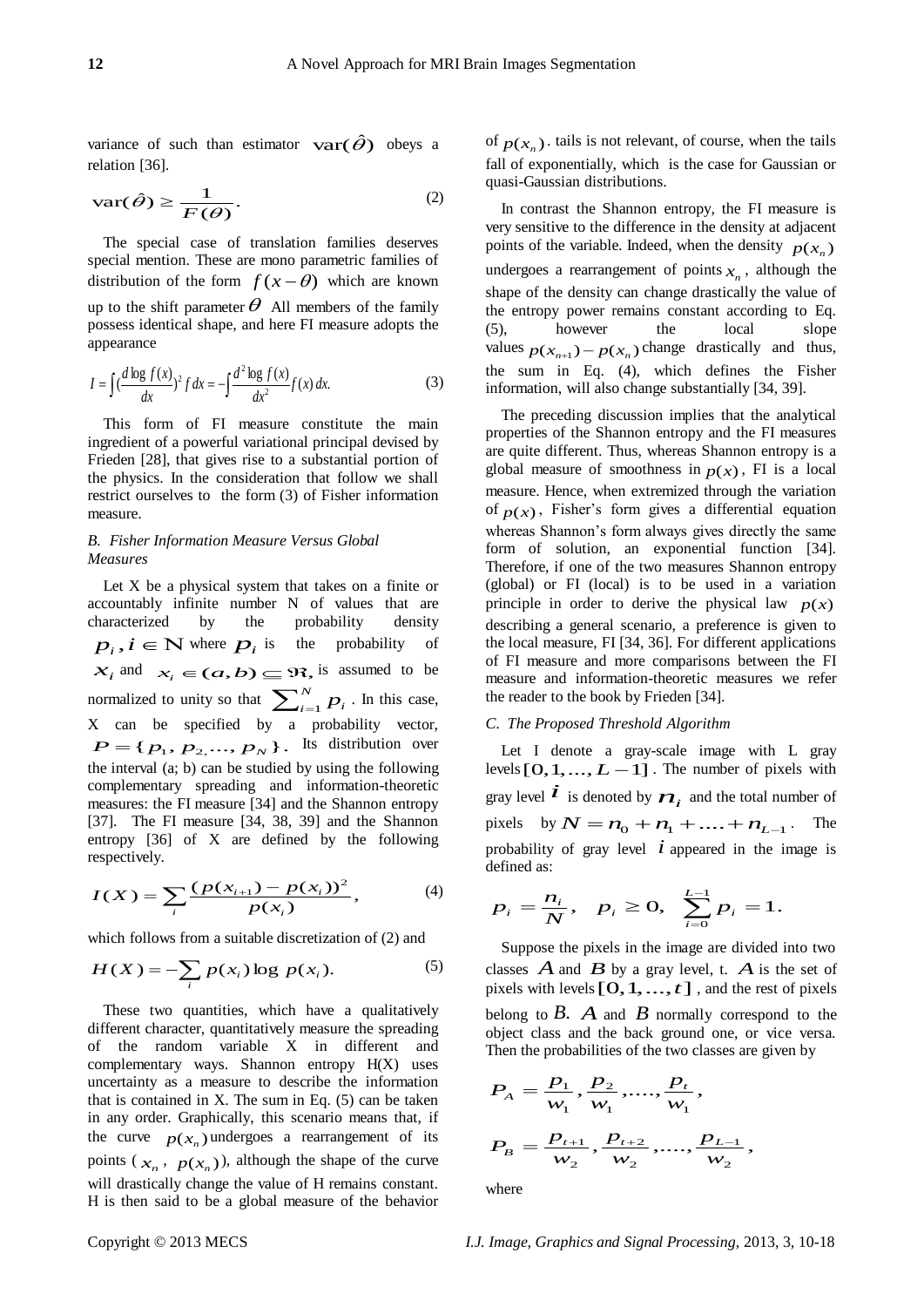$$
w_1(t) = \sum_{i=0}^t p_i
$$

and

$$
w_2(t) = 1 - w_1(k).
$$

The mean gray levels of the two classes are defined as:

$$
m_1(t) = \sum_{i=0}^{t} \frac{ip_i}{w_1}, w_2(t) = 1 - w_1(k)
$$

and corresponding class variances are given by

$$
\sigma^{2}_{1} = \sum_{i=0}^{t} \frac{(i - m_{1})^{2} p_{i}}{w_{1}},
$$

$$
\sigma^{2}_{2} = \sum_{i=t+1}^{L-1} \frac{(i - m_{2})^{2} p_{i}}{w_{2}}.
$$

The within-class variance, can be defined Otsu's method [12]

$$
\sigma_w^2 = w_1 \sigma_1^2 + w_2 \sigma_2^2, \qquad (6)
$$

Otsu selects a threshold t that minimizes the withinclass variance  $\sigma_w^2$ ; that is

$$
t = \arg_{1 \le t \le L} \min\{ \sigma_w^2 \}. \tag{7}
$$

Kapur [23] has been employed the entropy criterion method in determining whether the optimal thresholding can provide a histogram based image segmentation with satisfactory desired characteristics. It selects a threshold t that maximizes the function.

$$
f(t) = H_A + H_B, \tag{8}
$$

where

$$
H_A = \sum_{i=0}^{t} \frac{p_i}{w_1} \ln \frac{p_i}{w_1}
$$

and

$$
H_B = \sum_{i=t+1}^{L} \frac{p_i}{w_2} \ln \frac{p_i}{w_2}.
$$

The new method proposes FI as an optimality criterion as the following. The priori Fisher information for each distribution defined as.

$$
F_A(t) = \frac{1}{w_1} \sum_{i=1}^{t} \frac{(p(x_{i+1}) - p(x_i))^2}{p(x_i)},
$$
  

$$
F_B(t) = \frac{1}{w_2} \sum_{i=t+1}^{L} \frac{(p(x_{i+1}) - p(x_i))^2}{p(x_i)},
$$

The Fisher information  $F(t)$  is parametrically dependent upon the threshold value t for the foreground and background. We define the fisher information within the two classes as the following.

$$
F(t) = (w_1 F_A(t) + w_2 F_B(t))
$$
\n(9)

We propose a new criterion that combines the FI within the two classes and the intensity contrast,

$$
J(\alpha, t) = (1 - \alpha) F(t) - \alpha (m_1(t) - m_2(t))^2,
$$

 $w_i(t) = \sum_{i=1}^{k} p_i$ <br>
Ed <br>
Ed <br>
Ed <br>
Ed <br>
Estado signal Procession de Variation de Consideration de Variation de Variation de Variation de Variation de Variation de Variation de Variation de Variation de Variation de Var where  $m_1(t)$  and  $m_2(t)$  are mean intensities of the object and background, respectively,  $F(t)$  is defined in Eq. (9). In this criterion, the FI within the two classes measures the intensity homogeneity within the object and background while intensity contrast captures the intensity difference between them. The parameter  $\alpha$  is a weight that balances their contributions. When  $\alpha = 1$ , the new criterion degenerates to the FI within the two classes. If  $\alpha = 0$ , thresholding is determined only by the intensity contrast, which may yield the threshold at the largest intensity of the image. Therefore, the weight should be in the range of  $]0, 1[$ . The optimum threshold  $t^*$  is selected by maximizing the new criterion,

$$
J(\alpha,t^*) = \max_t J(\alpha,t). \tag{10}
$$

Eq. (10) actually tries to increase the Fisher information within two classes and decrease the intensity contrast simultaneously. In this way, the intensity contrast becomes an explicit factor for determining the optimum threshold.

#### *D. Algorithm*

The proposed algorithm is a simple and effective thresholding method. It defines a new criterion based on the FI and intensity contrast corresponding to two thresholded classes, and determines the optimal threshold by maximizing the criterion. For the above image I with L gray levels, the process determining the  $\frac{1}{t^*}$  in our method is as follows:

(1) Initialize *Max* to be infinite and  $t = 0$ , where *Max* is the maximum value of  $J(\alpha, t)$ , t is the temporal gray level.

(2) Repeat steps 3–4, L times.

- (3) Compute the value of the criterion *J* ( $\alpha$ , *t*) corresponding to gray level t by Eq. (10).
- (4) Compare  $J(\alpha, t)$  and *Max*, if  $J(\alpha,t) \rightarrow Max$ , then  $Max = J(\alpha, t), t^* = t \text{ and } t = t + 1; \text{ else,}$  $t = t + 1$ .

#### III. EXPERIMENTAL RESULTS

In this experiment, we implement threshold optimization method based on the Fisher information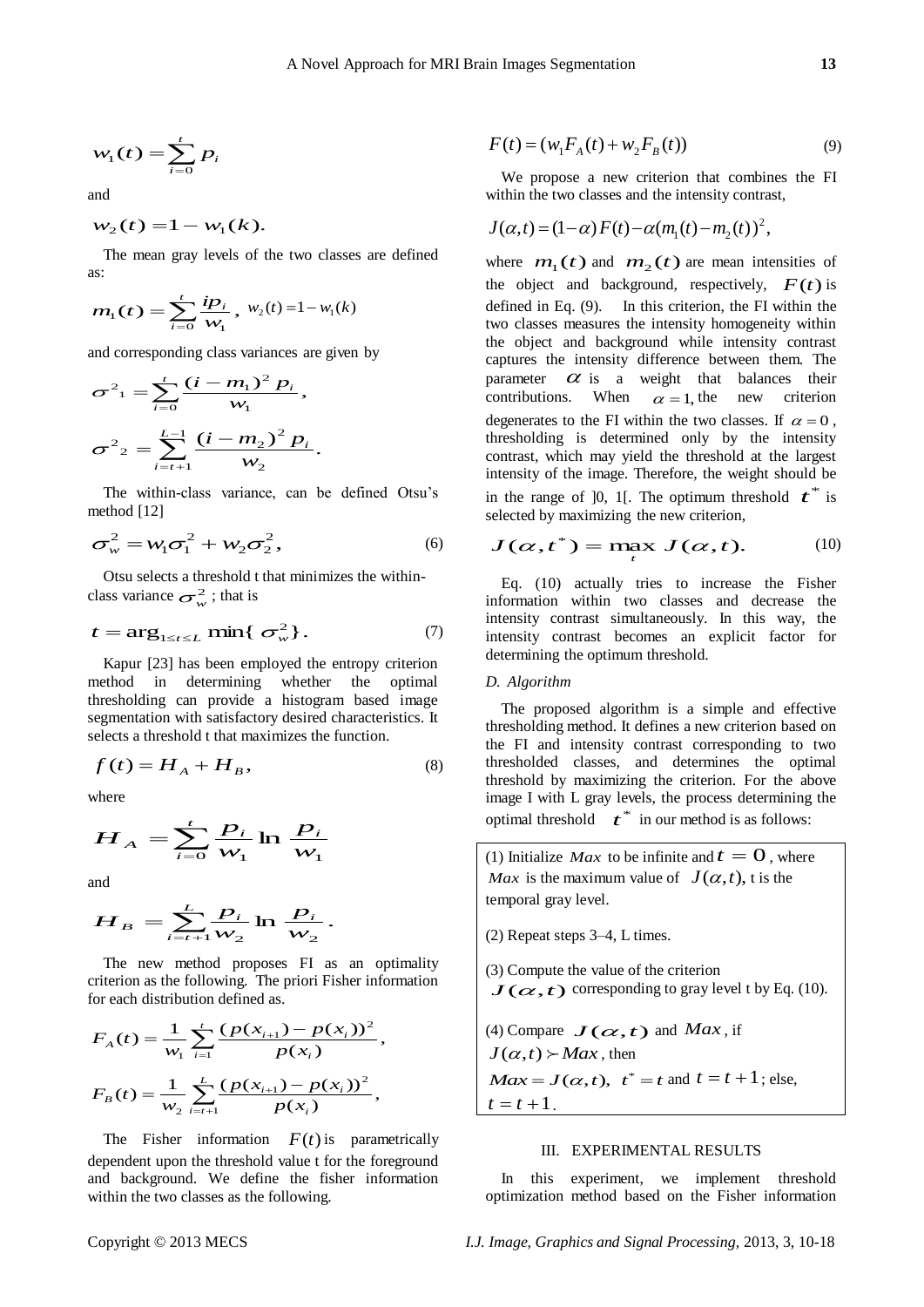measure. To evaluate the performance of the proposed method, we apply it to a variety of MR brain images including normal axial, T2-weighted brain MRI slices, T1-weighted brain MR slices and glioma MR brain images. All of the images used are  $256\times256$  and have 8bit (i.e. 256 gray levels) types. The results from the proposed method compare with the most commonly used methods in the literature, namely Otsu's method [14], Kapur's method [22], MET [13].

#### *A. Normal MR Images*

The first set of experiments are related to the segmentation of normal MR brain images. MR brain images contain the lateral ventricles, the interhemispheric fissure, Cortex, the gray matter and the white matter. The MR brain images segmentation facilitate in extracting these different brain tissues that helps in determining the volume of the tissues in threedimensional brain MR image, which yields in analyzing many neural disorders such as epilepsy and Alzheimer disease. In this study, a variety of MR brain images including T2-weighted brain MR slices and T1 weighted brain MRI slices. displayed in Figs. 1-8 (a). The results yielded by the proposed method compared with the most commonly used methods in literature, Otsu's method [12] Kapur's method [23] and MET method [13]. Figs. 1-8 (f), show that the cortex and the ventricles are well extracted by the proposed method (i.e. different brain tissues) and showed its details in a clear way. Moreover, as can be seen in the segmented images in Figs. 1-8 (f), lesion or abnormal mass is not identified, and the ventricular system is not extensive and it is a median. Therefore, the image is a normal brain MR images. Otsu's method (Figs. 1-8 (c)) extracted only the contour of the brain, the result of Kapur's method and MET [13]are the worst (Figs. 1-8 (d) and (e)) All gray matter and white matter are misclassified, which is an unacceptable result.



Fig.1. axial, T2-weighted MRI slice of human brain: (a) original, (b) histogram, (c) Otsu'smethod (d) Kapur, (e) MET (f) The proposed method with  $\alpha$  = 0.04.



Fig.2. axial, T2-weighted MRI slice of human brain: (a) original, (b) histogram, (c) Otsu'smethod (d) Kapur, (e) MET (f) The proposed method with  $\alpha = 0.025$ .



histogram, (c) Otsu'smethod (d) Kapur, (e) MET (f) The proposed method with  $\alpha = 0.65$ .



Fig.4. axial, T2-weighted MRI slice of human brain: (a) original, (b) histogram, (c) Otsu'smethod (d) Kapur, (e) MET (f) The proposed method with  $\alpha$  = 0.007.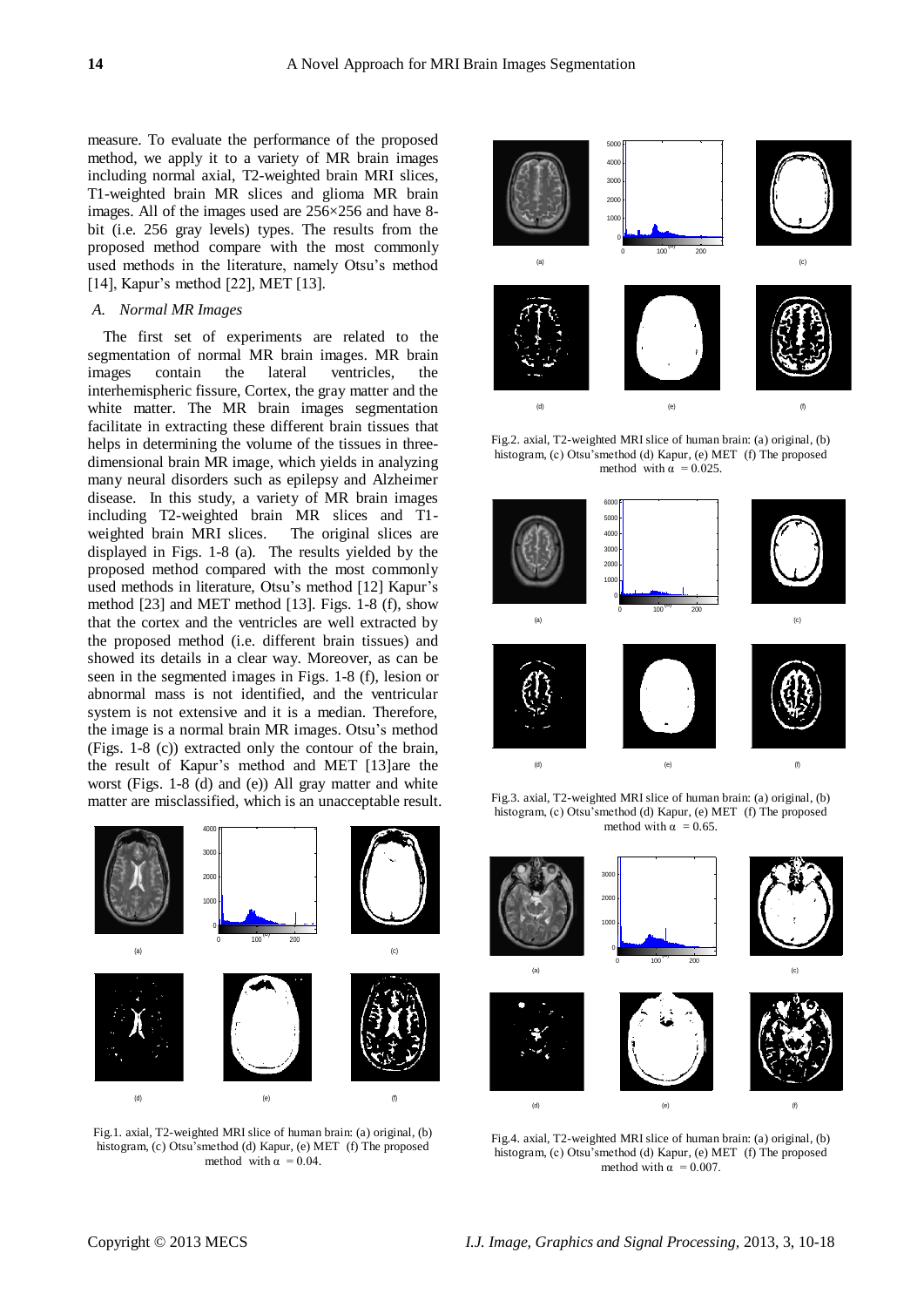

Fig.5. axial, T2-weighted MRI slice of human brain: (a) original, (b) histogram, (c) Otsu'smethod (d) Kapur, (e) MET (f) The proposed method with  $\alpha$  = 0.025.



Fig.6 T1-weighted MRI slice of human brain: (a) original, (b) histogram, (c) Otsu'smethod (d) Kapur, (e) MET (f) The proposed method with  $\alpha = 0.02$ .



Fig.7 T1-weighted MRI slice of human brain: (a) original, (b) histogram, (c) Otsu'smethod (d) Kapur, (e) MET (f) The proposed method with  $\alpha = 0.0001$ .



Fig.8 T1-weighted MRI slice of human brain: (a) original, (b) histogram, (c) Otsu'smethod (d) Kapur, (e) MET (f) The proposed method with  $\alpha$  = 0.0001.

## *B. Abnormal MR Images*

1) In this experiment two MR brain slices are used, one is sane MR brain image and the other is pathological MR brain image. The MR slices are displayed in Fig 9 (a) and Fig 10 (a). In this case, the goal of the segmentation is to quickly detect the different spaces and the white matter surrounding the ventricular space. The results yielded by the proposed method compared with, Otsu's method [12] Kapur's method [23] and MET [13]. Fig 9 (f) and Fig 10 (f), show that the cortex and the ventricles are well extracted by the proposed method. From these Figs. we notice that in the pathologic case , the modification of the size of the ventricle due to the atrophy is well extra



Fig.9 axial, T2-weighted MRI slice of human brain: (a) original sane, (b) histogram, (c) Otsu'smethod (d) Kapur, (e) MET (f) The proposed method with  $\alpha$  = 0.033.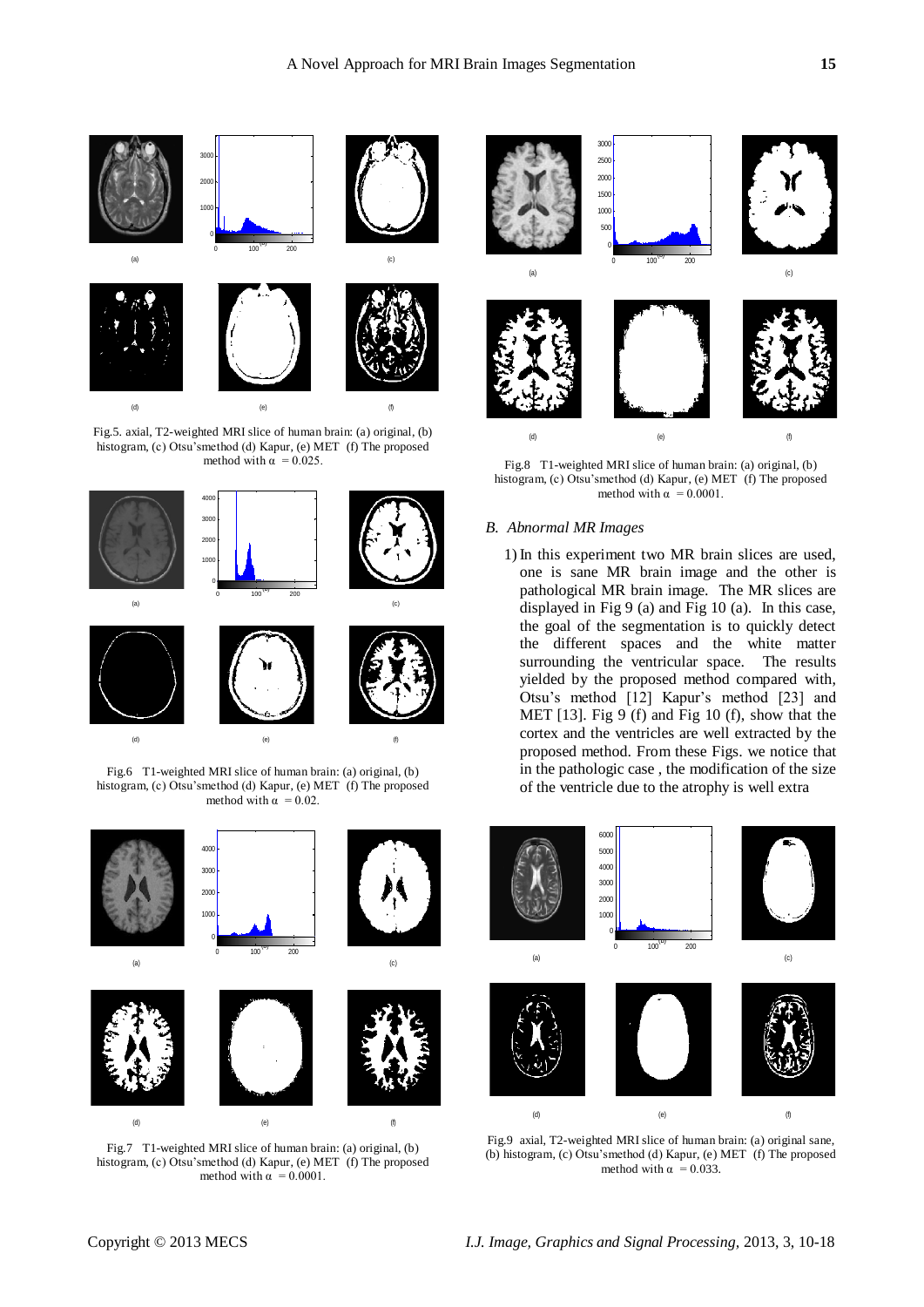

Fig. 10 axial, T2-weighted MRI slice of human brain: (a) original pathology, (b) histogram, (c) Otsu'smethod (d) Kapur, (e) MET (f) The proposed method with  $\alpha = 0.79$ .

2) In this experiment three MR brain images with tumor (glioma ) are used [40]. The original MR brain images with tumor are displayed in Figs 11- 12 (a). Figs 11 to 12 (c, d, e, f) demonstrate the results of segmentation of each images yielded by the proposed method, Otsu's method [12] Kapur's method [23] and MET [13]. Figs. 11-12 (f), show that the proposed method segmented MR brain images with tumor well and showed its details in a clear way.



Fig.11 T2-weighted MRI slice of human brain: (a) original, (b) histogram, (c) Otsu'smethod (d) Kapur, (e) MET (f) The proposed method with  $\alpha$  = 0.0001.



Fig.12 T2-weighted MRI slice of human brain: (a) original, (b) histogram, (c) Otsu'smethod (d) Kapur, (e) MET (f) The proposed method with  $\alpha$  = 0.0001.



Fig.13 T2-weighted MRI slice of human brain: (a) original, (b) histogram, (c) Otsu'smethod (d) Kapur, (e) MET (f) The proposed method with  $\alpha$  = 0.0001.

#### IV. CONCLUSION AND PROSPECTS

Medical images generally contain unknown noise and considerable uncertainty, and therefore clinically acceptable segmentation performance is difficult to achieve. Probably, we will never find a super algorithm that can be successfully applied to all kinds of images. Therefore, it is appropriate to look for new techniques. The FI is a measure of the state of disorder of a system or phenomenon that makes it plays an important role in a physical theory. We have developed a simple but effective criterion for image segmentation that employs the combination between the FI measure and the intensity contrast. The underlying idea of the proposed method is to maximize the criterion. We applied the criterion on a normal MRI brain image and on a glioma MRI brain image. The results show that the method segments not only brain MR image without noise but also those with noise. The segmented normal and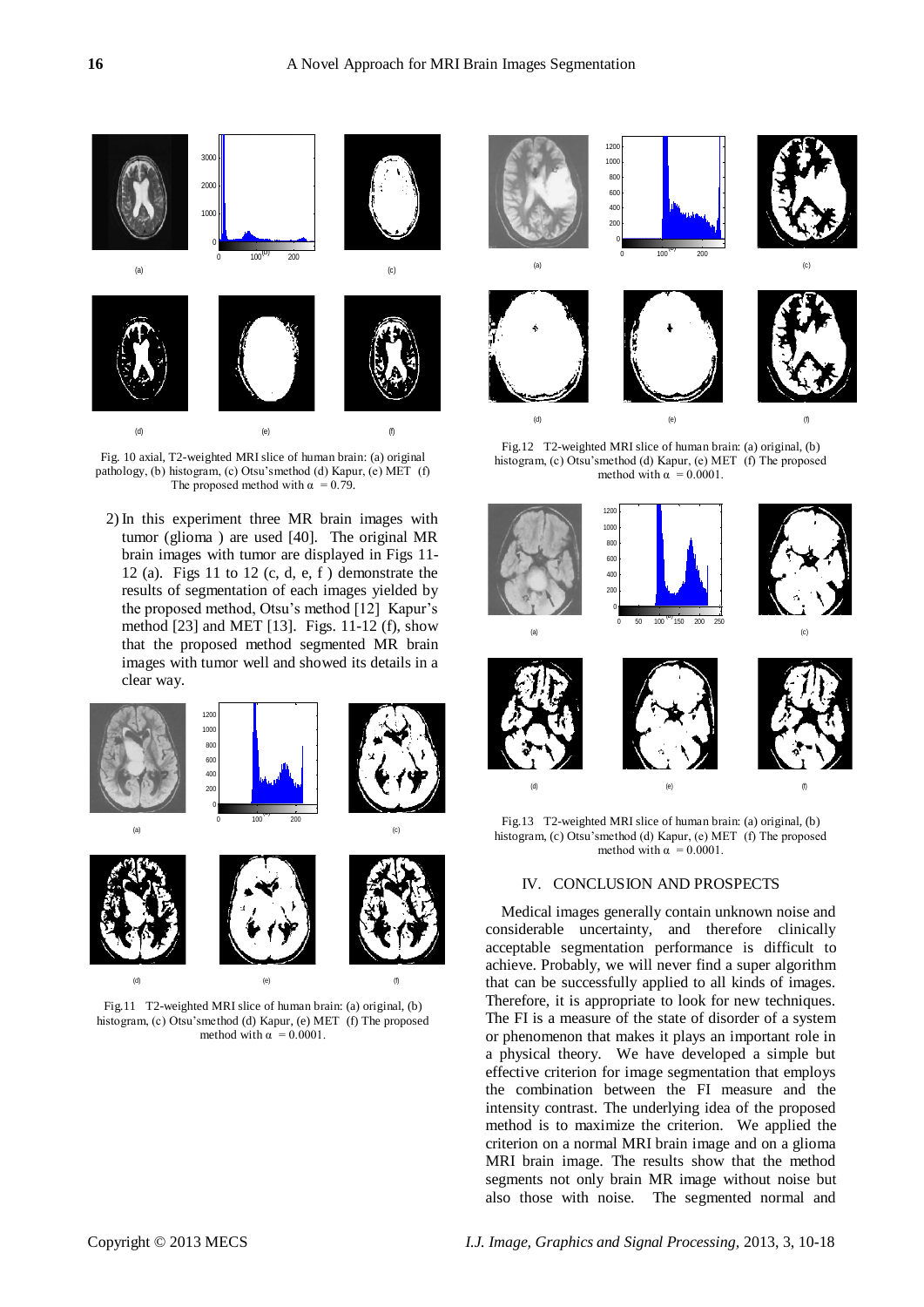glioma MRI brain images can be analyzed for diagnosis purpose. The proposed method has the following advantages:

- 1- It characterized by its nonparametric and unsupervised nature of threshold selection.
- 2- The implementation of the method is very simple.

## ACKNOWLEDGMENT

The authors would like to express deep thanks to the referees for their helpful comments and suggestions which led to a considerable improvement in the presentation of this paper.

This research is supported by Qassim university under Grant SR-D-1258.

#### REFERENCES

- [1] Atkins M. S., Mackiewich B. T. Fully automatic segmentation of the brain in MRI. IEEE Transactions on Medical Imaging, 1998, 17 (1), pp. 98-107.
- [2] Sezgin M., Sankur B. Survey over image thresholding techniques and quantitative performance evaluation. Journal of Electronic Imaging, 2004, 13 (1), 146–165.
- [3] Gonzalez R. C., Woods R. E. Digital Image Processing, Publishing House of Electronics Industry, Beijing, 2002.
- [4] Pham D. L., Xu C., Prince J. L. Current methods in medical image segmentation. Annu. Rev. Biomed. Eng., 2000, 2:315-337.
- [5] Mallat S., Zhong S. Characterization of Signals from Multiscale Edges," IEEE Trans. on Pattern Analysis and Machine Intelligence, 1992, 14:710- 732.
- [6] Zhang Y. A survey of evaluation methods for image segmentation." Pattern Recogn., 1996, 29,1335-1346.
- [7] Saha P. K., Udupa J. K. Optimum image thresholding via class uncertainty and region homogeneity. IEEE Trans Pattern Anal Mach Intell., 2001, 23: 689–706.
- [8] Glasbey C. A. , An analysis of histogram-based thresholding algorithms, CVGIP: Graphical Models and Image Processing, 1993, 55 (6): 532– 537.
- [9] Sahoo P. K., Soltani S. , Wong A. K. C., Y.C. Chen Y. C. A survey of thresholding techniques, Computer Vision, Graphics, and Image Processing. 1988, 41 (2): 233–260.
- [10] Trier Ø. D., Jain A.K. Goal-directed evaluation of binarization methods, IEEE Transactions on Pattern Analysis and Machine Intelligence, 1995, 17 (12): 1191–1201.
- [11] Chang C. I., Du Y., Wang J. , Guo S. M., Thouin P.D. Survey and comparative analysis of entropy and relative entropy thresholding techniques, Vision, Image and [Signal Processing, IEE](http://ieeexplore.ieee.org/xpl/RecentIssue.jsp?punumber=2200)  [Proceedings, 2](http://ieeexplore.ieee.org/xpl/RecentIssue.jsp?punumber=2200)006, 153: 837 – 850.
- [12] Otsu N., A threshold selection method from graylevel histogram, IEEE Transactions on Systems Man and Cybernetics, 1978, 8:62–66.
- [13] Kittler J., Illingworth J., Minimum error thresholding, Pattern Recognition, 1986, 19 (1): 41–47.
- [14] Cho S., Haralick R., Yi S. Improvement of Kittler and Illingworth's minimum error thresholding, Pattern Recognition, 1989, 22 (5): 609–617.
- [15] Li Z., Liu C., Liu G., Cheng Y., Yang X., Zhao C. A novel statistical image thresholding. Int J Electron Commun. 2011, 64:1137–1147.
- [16] Qiao Y., Hu Q., Qian G., Luo S., Nowiniski W. L. Thresholding based on variance and intensity contrast. Pattern Recognition, 2007, 40:596–608.
- [17] Abdel- Azim G., Abo-Eleneen Z. A., Thresholding based on Fisher linear discriminant. Journal of Pattern Recognition Research, 2011, 2: 326-334.
- [18] Lee S. U., Chung S. Y. , Park R. H., A comparative performance study of several global thresholding techniques for segmentation', Comput. Vis. Graph. Image Process., 1990, 52: 171–190.
- [19] Sahoo P. K., Slaaf D. W., Albert T. A. Threshold selection using a minimal histogram entropy difference Opt. Eng., 1997, 36: 1976–1981.
- [20] R ényi A. On measures of entropy and information. In Proc. 4th Berkeley Sympos. Math. Statist. and Prob., Vol. I, pages 547–561. Univ. California Press, Berkeley, Calif., 1961.
- [21] Pun T. A new method for grey-level picture thresholding using the entropy of the histogram, Signal Process. 1980, 2: 223–237
- [22] Pun T. Entropic thresholding: a new approach Comput. Graph. Image Process. 1981, 16:210– 239
- [23] Kapur J. N., Sahoo P. K., Wong A. K. C. A new method for gray level picture thresholding using the entropy of the histogram, Comput. Vision Graphics Image Process. 1985, 29: 273–285.
- [24] Abutaleb A. S., Automatic thresholding of graylevel pictures using two-dimensional entropies, Pattern Recognition. 1989, 47: 22–32.
- [25] Brink A. D. Thresholding of digital images using two-dimensional entropies, Pattern Recognition. 1992, 25: 803–808.